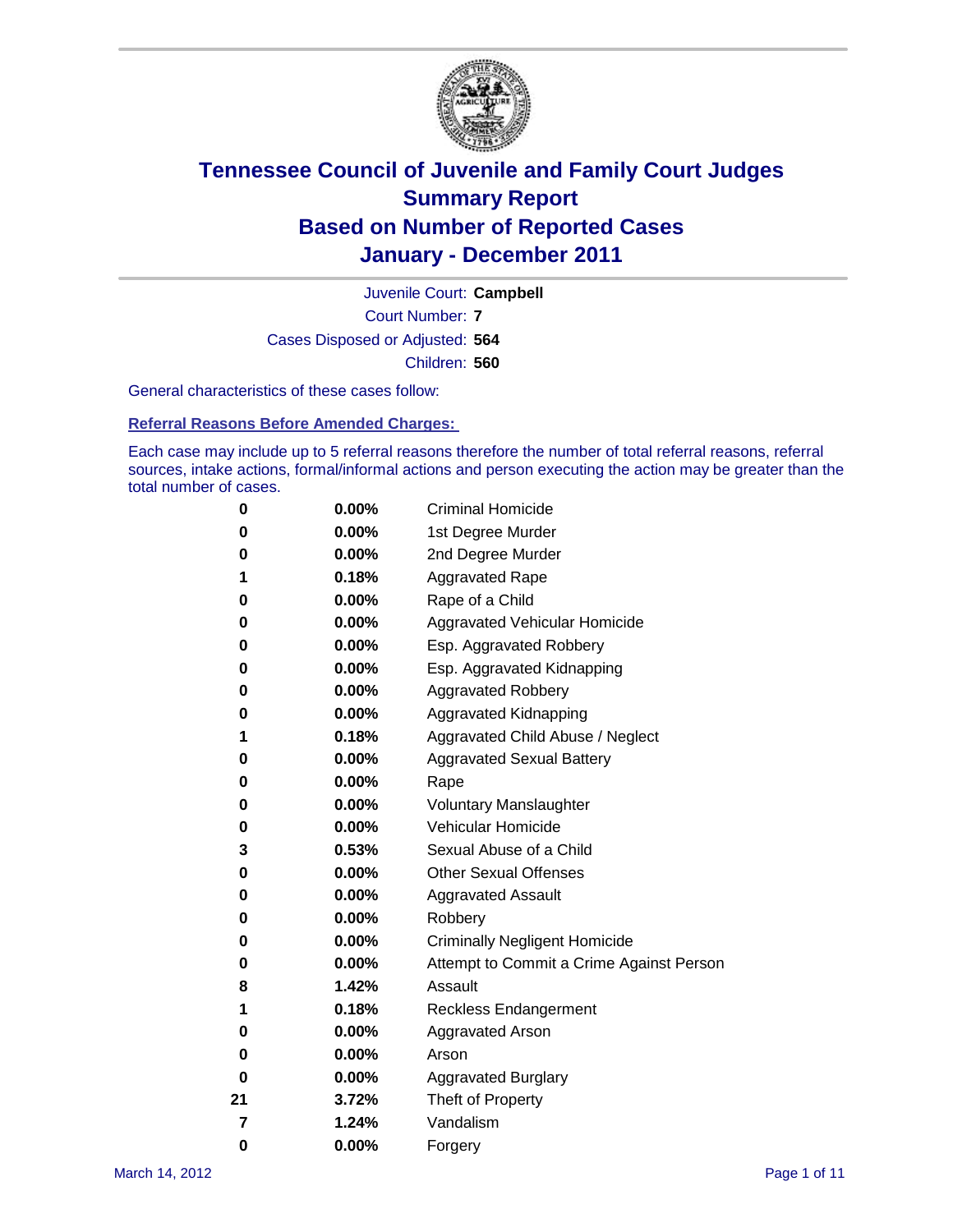

Court Number: **7** Juvenile Court: **Campbell** Cases Disposed or Adjusted: **564** Children: **560**

#### **Referral Reasons Before Amended Charges:**

Each case may include up to 5 referral reasons therefore the number of total referral reasons, referral sources, intake actions, formal/informal actions and person executing the action may be greater than the total number of cases.

| 0  | 0.00% | <b>Worthless Checks</b>                                     |  |  |
|----|-------|-------------------------------------------------------------|--|--|
| 0  | 0.00% | Illegal Possession / Fraudulent Use of Credit / Debit Cards |  |  |
| 10 | 1.77% | <b>Burglary</b>                                             |  |  |
| 0  | 0.00% | Unauthorized Use of a Vehicle                               |  |  |
| 0  | 0.00% | <b>Cruelty to Animals</b>                                   |  |  |
| 0  | 0.00% | Sale of Controlled Substances                               |  |  |
| 2  | 0.35% | <b>Other Drug Offenses</b>                                  |  |  |
| 16 | 2.84% | Possession of Controlled Substances                         |  |  |
| 0  | 0.00% | <b>Criminal Attempt</b>                                     |  |  |
| 3  | 0.53% | Carrying Weapons on School Property                         |  |  |
| 3  | 0.53% | Unlawful Carrying / Possession of a Weapon                  |  |  |
| 0  | 0.00% | <b>Evading Arrest</b>                                       |  |  |
| 0  | 0.00% | Escape                                                      |  |  |
| 0  | 0.00% | Driving Under Influence (DUI)                               |  |  |
| 1  | 0.18% | Possession / Consumption of Alcohol                         |  |  |
| 1  | 0.18% | Resisting Stop, Frisk, Halt, Arrest or Search               |  |  |
| 0  | 0.00% | <b>Aggravated Criminal Trespass</b>                         |  |  |
| 1  | 0.18% | Harassment                                                  |  |  |
| 0  | 0.00% | Failure to Appear                                           |  |  |
| 4  | 0.71% | Filing a False Police Report                                |  |  |
| 0  | 0.00% | Criminal Impersonation                                      |  |  |
| 7  | 1.24% | <b>Disorderly Conduct</b>                                   |  |  |
| 1  | 0.18% | <b>Criminal Trespass</b>                                    |  |  |
| 1  | 0.18% | <b>Public Intoxication</b>                                  |  |  |
| 0  | 0.00% | Gambling                                                    |  |  |
| 8  | 1.42% | Traffic                                                     |  |  |
| 0  | 0.00% | <b>Local Ordinances</b>                                     |  |  |
| 0  | 0.00% | Violation of Wildlife Regulations                           |  |  |
| 1  | 0.18% | Contempt of Court                                           |  |  |
| 4  | 0.71% | Violation of Probation                                      |  |  |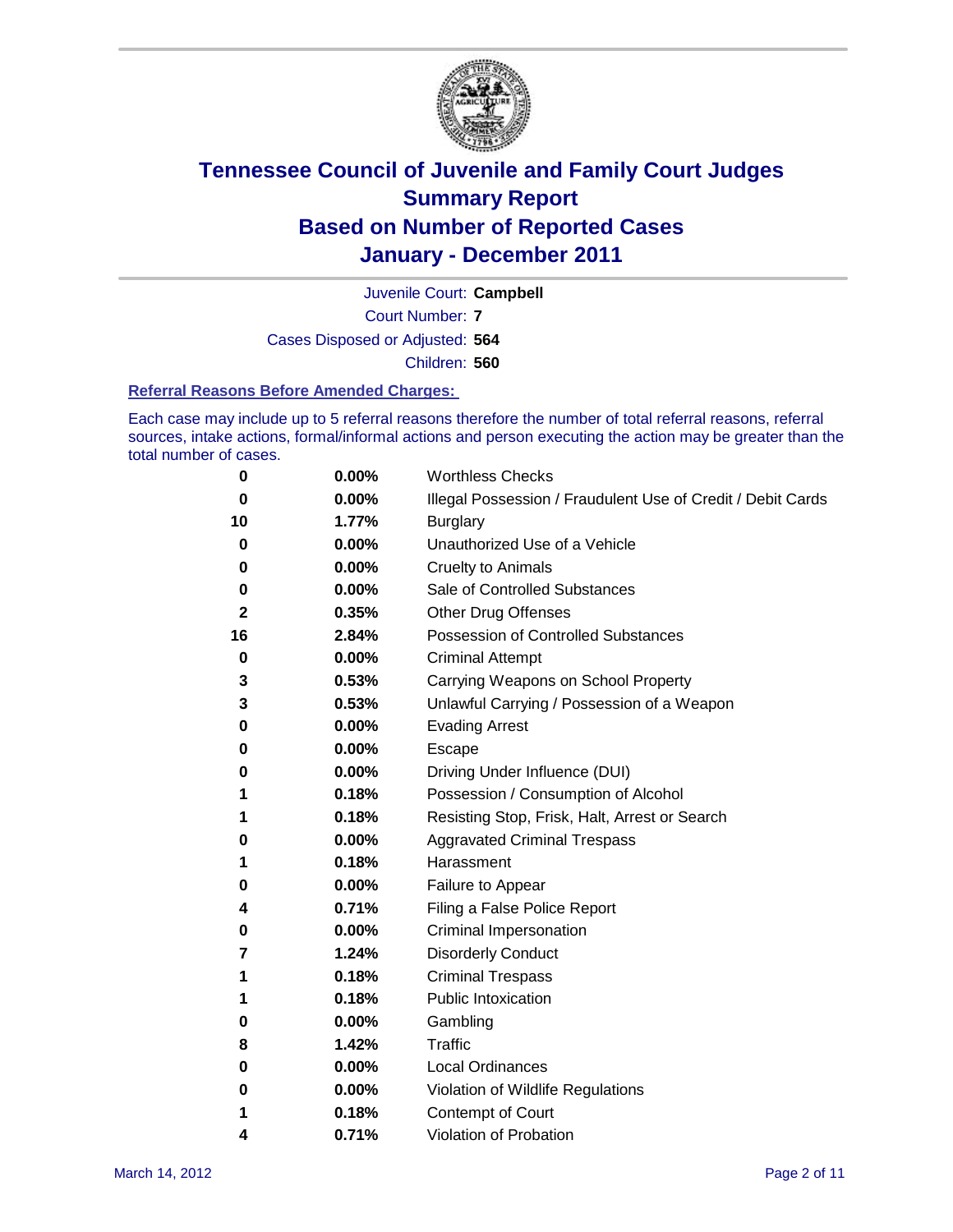

Court Number: **7** Juvenile Court: **Campbell** Cases Disposed or Adjusted: **564** Children: **560**

#### **Referral Reasons Before Amended Charges:**

Each case may include up to 5 referral reasons therefore the number of total referral reasons, referral sources, intake actions, formal/informal actions and person executing the action may be greater than the total number of cases.

| 0   | 0.00%    | Violation of Aftercare                 |
|-----|----------|----------------------------------------|
| 18  | 3.19%    | <b>Unruly Behavior</b>                 |
| 51  | 9.04%    | Truancy                                |
| 7   | 1.24%    | In-State Runaway                       |
| 0   | 0.00%    | Out-of-State Runaway                   |
| 62  | 10.99%   | Possession of Tobacco Products         |
| 0   | $0.00\%$ | Violation of a Valid Court Order       |
| 0   | 0.00%    | Violation of Curfew                    |
| 0   | $0.00\%$ | Sexually Abused Child                  |
| 4   | 0.71%    | <b>Physically Abused Child</b>         |
| 37  | 6.56%    | Dependency / Neglect                   |
| 17  | 3.01%    | <b>Termination of Parental Rights</b>  |
| 0   | 0.00%    | <b>Violation of Pretrial Diversion</b> |
| 0   | 0.00%    | Violation of Informal Adjustment       |
| 11  | 1.95%    | <b>Judicial Review</b>                 |
| 2   | 0.35%    | <b>Administrative Review</b>           |
| 24  | 4.26%    | <b>Foster Care Review</b>              |
| 203 | 35.99%   | Custody                                |
| 17  | 3.01%    | Visitation                             |
| 2   | 0.35%    | Paternity / Legitimation               |
| 3   | 0.53%    | <b>Child Support</b>                   |
| 0   | $0.00\%$ | <b>Request for Medical Treatment</b>   |
| 0   | 0.00%    | <b>Consent to Marry</b>                |
| 1   | 0.18%    | Other                                  |
| 564 | 100.00%  | <b>Total Referrals</b>                 |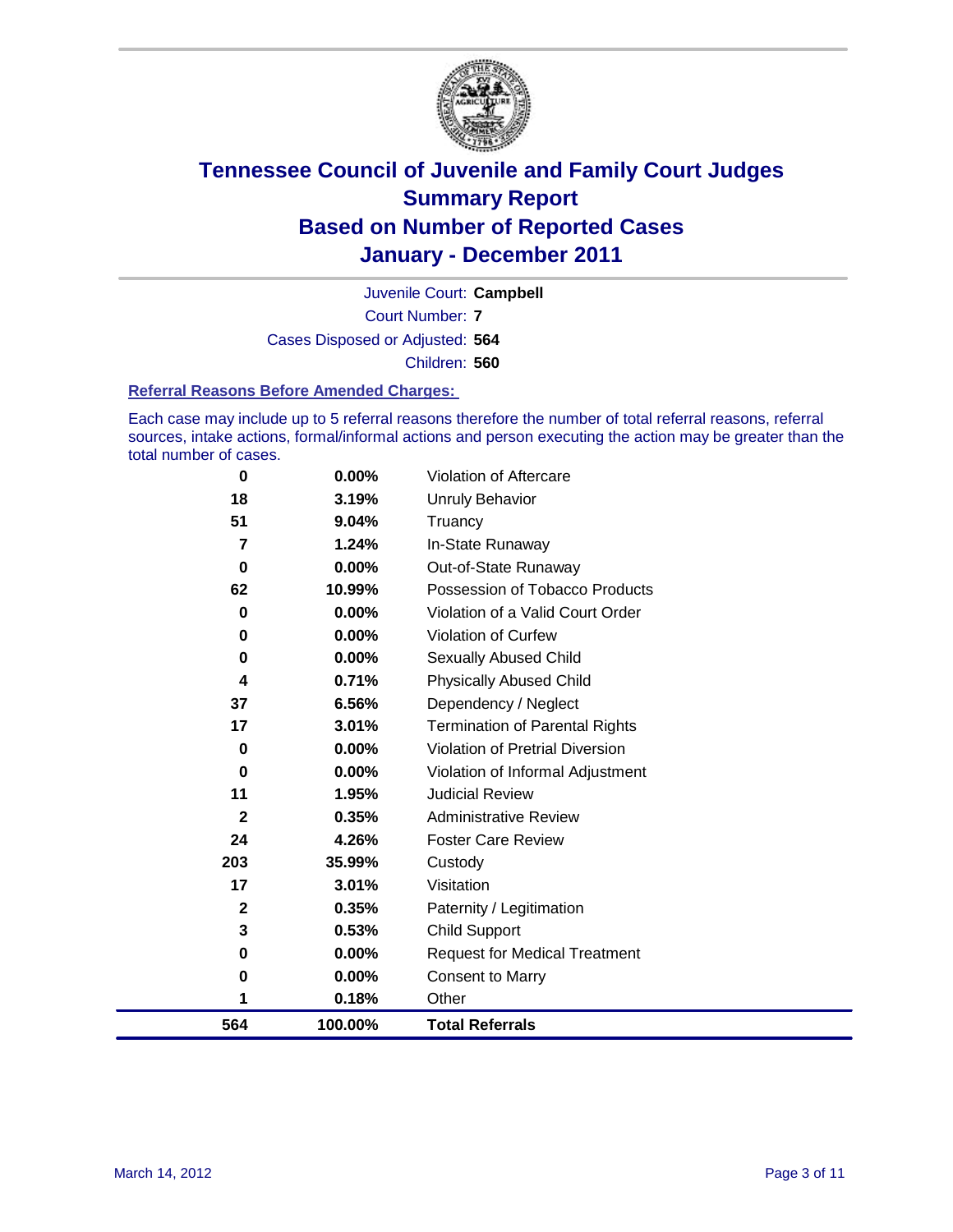

|                            | Juvenile Court: Campbell        |                                   |  |
|----------------------------|---------------------------------|-----------------------------------|--|
| <b>Court Number: 7</b>     |                                 |                                   |  |
|                            | Cases Disposed or Adjusted: 564 |                                   |  |
|                            |                                 | Children: 560                     |  |
| <b>Referral Sources: 1</b> |                                 |                                   |  |
| 72                         | 12.77%                          | Law Enforcement                   |  |
| 34                         | 6.03%                           | Parents                           |  |
| 31                         | 5.50%                           | <b>Relatives</b>                  |  |
| 0                          | 0.00%                           | Self                              |  |
| 131                        | 23.23%                          | School                            |  |
| 0                          | 0.00%                           | <b>CSA</b>                        |  |
| 291                        | 51.60%                          | <b>DCS</b>                        |  |
| 0                          | 0.00%                           | <b>Other State Department</b>     |  |
| 0                          | 0.00%                           | <b>District Attorney's Office</b> |  |
| 0                          | 0.00%                           | <b>Court Staff</b>                |  |
| 0                          | 0.00%                           | Social Agency                     |  |
| 0                          | $0.00\%$                        | <b>Other Court</b>                |  |
| 5                          | 0.89%                           | Victim                            |  |
| 0                          | 0.00%                           | Child & Parent                    |  |
| 0                          | 0.00%                           | Hospital                          |  |
| 0                          | 0.00%                           | Unknown                           |  |
| $\bf{0}$                   | 0.00%                           | Other                             |  |
| 564                        | 100.00%                         | <b>Total Referral Sources</b>     |  |

### **Age of Child at Referral: 2**

| 560 | 100.00% | <b>Total Child Count</b> |
|-----|---------|--------------------------|
| 0   | 0.00%   | <b>Unknown</b>           |
| 0   | 0.00%   | Ages 19 and Over         |
| 80  | 14.29%  | Ages 17 through 18       |
| 157 | 28.04%  | Ages 15 through 16       |
| 69  | 12.32%  | Ages 13 through 14       |
| 29  | 5.18%   | Ages 11 through 12       |
| 225 | 40.18%  | Ages 10 and Under        |
|     |         |                          |

<sup>1</sup> If different than number of Referral Reasons (564), verify accuracy of your court's data.

<sup>2</sup> One child could be counted in multiple categories, verify accuracy of your court's data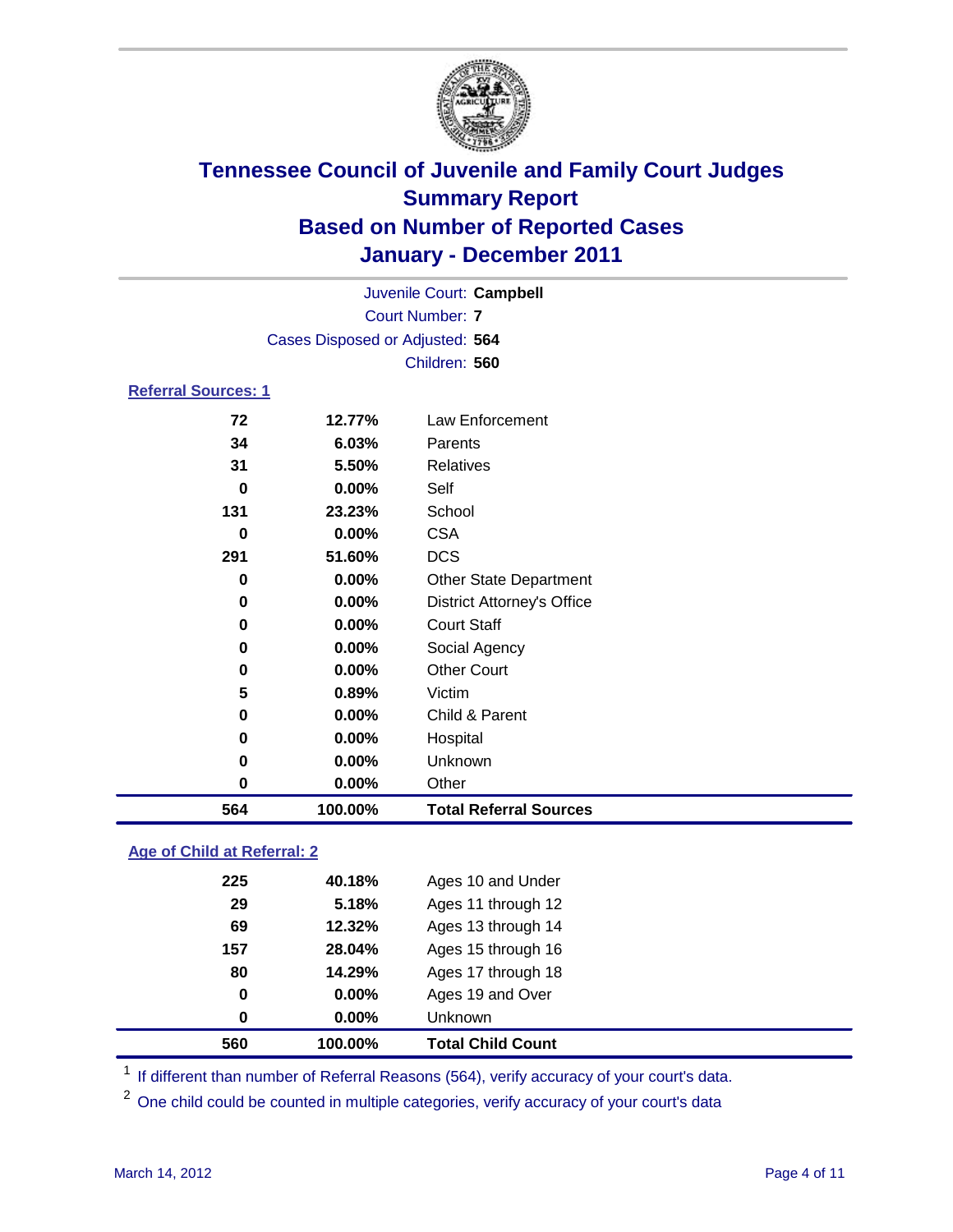

| Juvenile Court: Campbell                |                                 |                          |  |  |
|-----------------------------------------|---------------------------------|--------------------------|--|--|
|                                         | <b>Court Number: 7</b>          |                          |  |  |
|                                         | Cases Disposed or Adjusted: 564 |                          |  |  |
|                                         |                                 | Children: 560            |  |  |
| Sex of Child: 1                         |                                 |                          |  |  |
| 354                                     | 63.21%                          | Male                     |  |  |
| 206                                     | 36.79%                          | Female                   |  |  |
| 0                                       | 0.00%                           | Unknown                  |  |  |
| 560                                     | 100.00%                         | <b>Total Child Count</b> |  |  |
| Race of Child: 1                        |                                 |                          |  |  |
| 559                                     | 99.82%                          | White                    |  |  |
| 1                                       | 0.18%                           | African American         |  |  |
| $\mathbf 0$                             | 0.00%                           | Native American          |  |  |
| 0                                       | 0.00%                           | Asian                    |  |  |
| 0                                       | 0.00%                           | Mixed                    |  |  |
| $\mathbf 0$                             | 0.00%                           | Unknown                  |  |  |
| 560                                     | 100.00%                         | <b>Total Child Count</b> |  |  |
| <b>Hispanic Origin: 1</b>               |                                 |                          |  |  |
| 3                                       | 0.54%                           | Yes                      |  |  |
| 557                                     | 99.46%                          | No                       |  |  |
| $\mathbf 0$                             | 0.00%                           | Unknown                  |  |  |
| 560                                     | 100.00%                         | <b>Total Child Count</b> |  |  |
| <b>School Enrollment of Children: 1</b> |                                 |                          |  |  |
| 421                                     | 75.18%                          | Yes                      |  |  |
| 134                                     | 23.93%                          | <b>No</b>                |  |  |
| 5                                       | 0.89%                           | Unknown                  |  |  |
| 560                                     | 100.00%                         | <b>Total Child Count</b> |  |  |

One child could be counted in multiple categories, verify accuracy of your court's data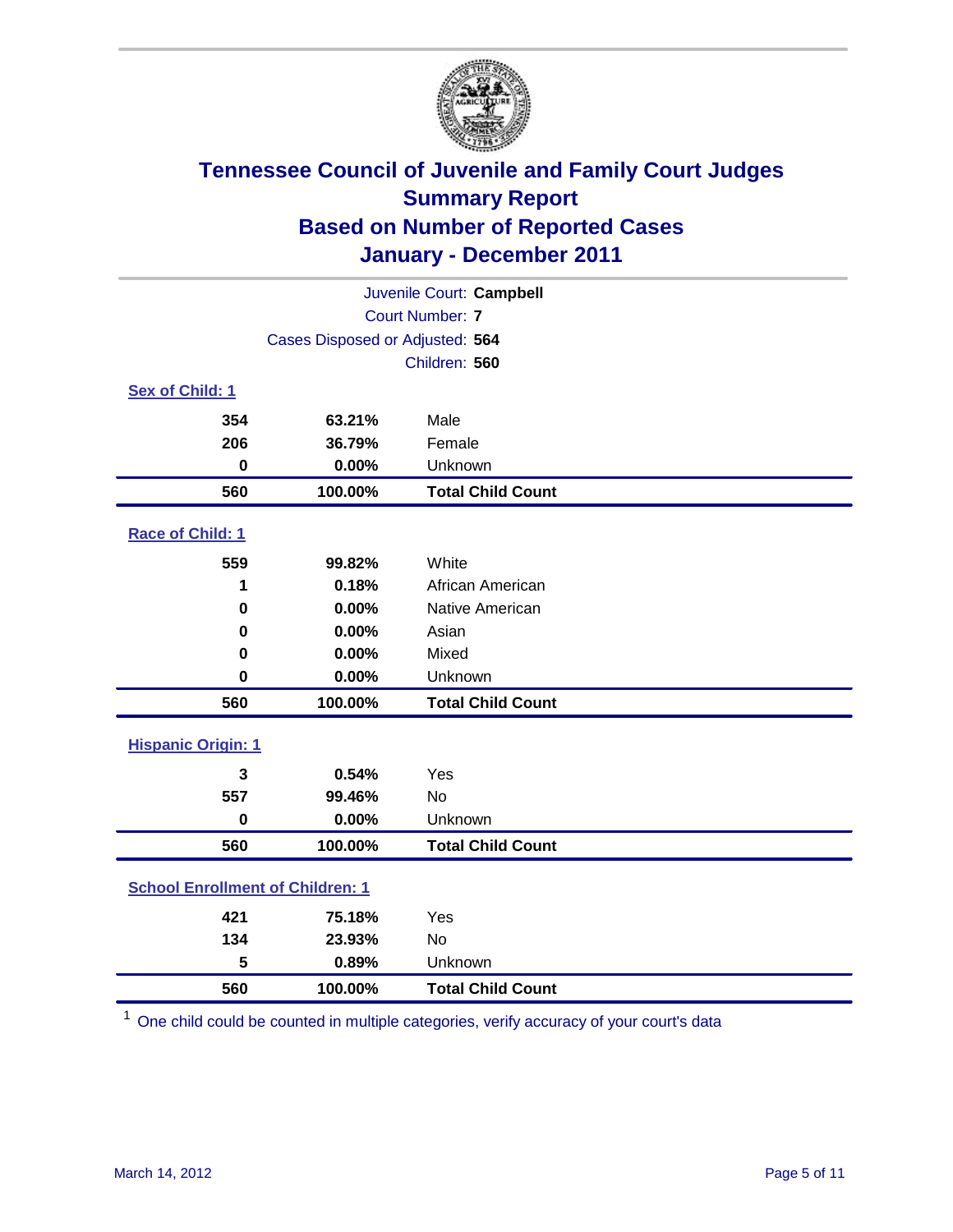

Court Number: **7** Juvenile Court: **Campbell** Cases Disposed or Adjusted: **564** Children: **560**

#### **Living Arrangement of Child at Time of Referral: 1**

| 560 | 100.00%  | <b>Total Child Count</b>     |
|-----|----------|------------------------------|
| 0   | $0.00\%$ | Other                        |
| 0   | $0.00\%$ | Unknown                      |
| 0   | $0.00\%$ | Independent                  |
| 3   | 0.54%    | In an Institution            |
| 1   | 0.18%    | In a Residential Center      |
| 1   | 0.18%    | In a Group Home              |
| 144 | 25.71%   | With Foster Family           |
| 18  | 3.21%    | With Adoptive Parents        |
| 113 | 20.18%   | <b>With Relatives</b>        |
| 12  | 2.14%    | With Father                  |
| 159 | 28.39%   | With Mother                  |
| 5   | 0.89%    | With Mother and Stepfather   |
| 5   | 0.89%    | With Father and Stepmother   |
| 99  | 17.68%   | With Both Biological Parents |
|     |          |                              |

#### **Type of Detention: 2**

| 564      | 100.00%  | <b>Total Detention Count</b> |
|----------|----------|------------------------------|
| 0        | $0.00\%$ | Other                        |
| 564      | 100.00%  | Does Not Apply               |
| $\bf{0}$ | $0.00\%$ | <b>Unknown</b>               |
| 0        | 0.00%    | <b>Psychiatric Hospital</b>  |
| 0        | 0.00%    | Jail - No Separation         |
| 0        | $0.00\%$ | Jail - Partial Separation    |
| 0        | $0.00\%$ | Jail - Complete Separation   |
| 0        | $0.00\%$ | Juvenile Detention Facility  |
| 0        | $0.00\%$ | Non-Secure Placement         |
|          |          |                              |

<sup>1</sup> One child could be counted in multiple categories, verify accuracy of your court's data

<sup>2</sup> If different than number of Cases (564) verify accuracy of your court's data.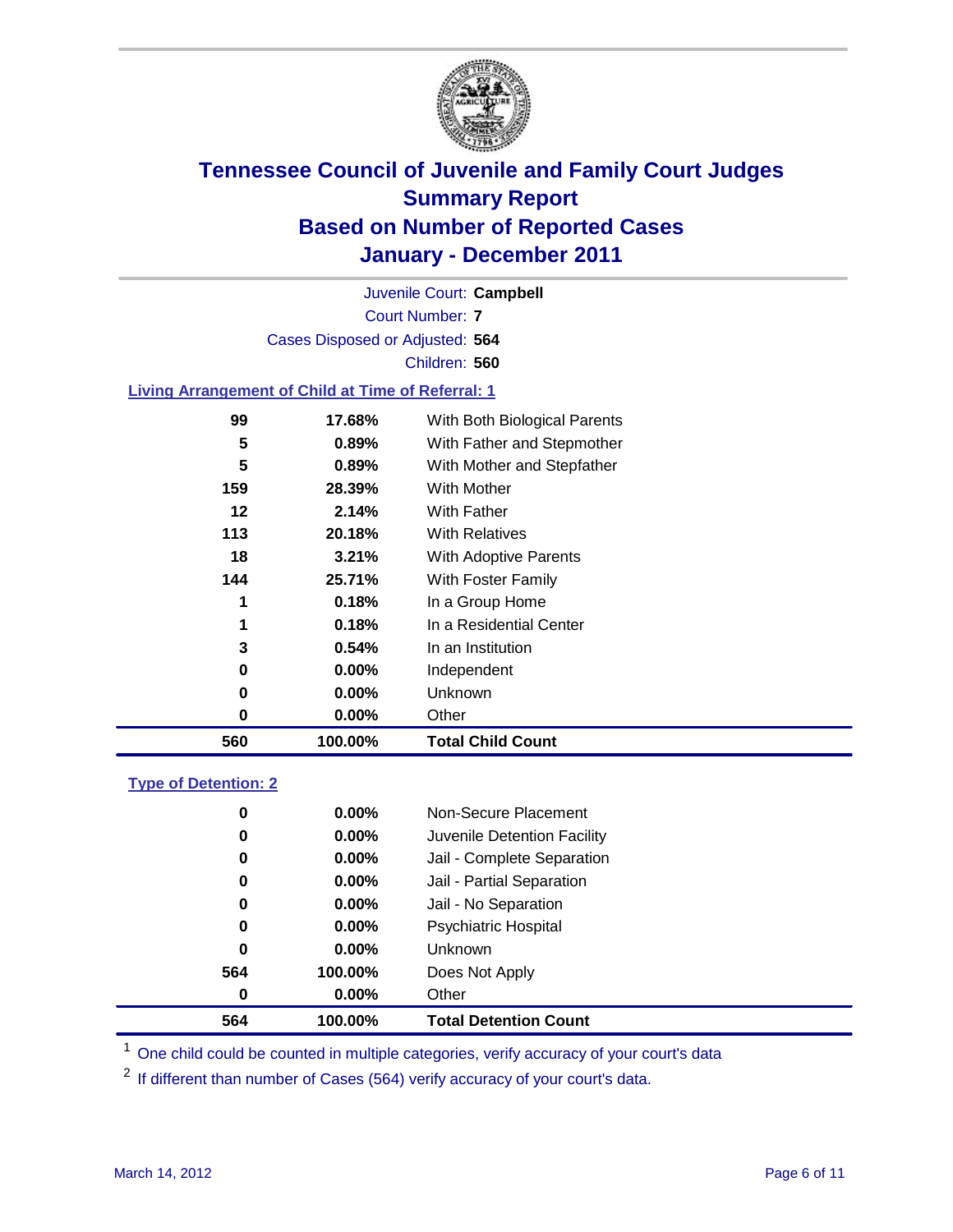

| Juvenile Court: Campbell                           |                                               |                                     |  |  |  |
|----------------------------------------------------|-----------------------------------------------|-------------------------------------|--|--|--|
|                                                    | <b>Court Number: 7</b>                        |                                     |  |  |  |
|                                                    | Cases Disposed or Adjusted: 564               |                                     |  |  |  |
|                                                    |                                               | Children: 560                       |  |  |  |
| <b>Placement After Secure Detention Hearing: 1</b> |                                               |                                     |  |  |  |
| $\bf{0}$                                           | 0.00%<br>Returned to Prior Living Arrangement |                                     |  |  |  |
| 0                                                  | 0.00%                                         | Juvenile Detention Facility         |  |  |  |
| 0                                                  | 0.00%                                         | Jail                                |  |  |  |
| $\bf{0}$                                           | 0.00%                                         | Shelter / Group Home                |  |  |  |
| 0                                                  | $0.00\%$                                      | <b>Foster Family Home</b>           |  |  |  |
| 0                                                  | 0.00%                                         | Psychiatric Hospital                |  |  |  |
| $\bf{0}$                                           | $0.00\%$                                      | Unknown                             |  |  |  |
| 564                                                | 100.00%                                       | Does Not Apply                      |  |  |  |
| $\pmb{0}$                                          | 0.00%                                         | Other                               |  |  |  |
| 564                                                | 100.00%                                       | <b>Total Placement Count</b>        |  |  |  |
| <b>Intake Actions: 2</b>                           |                                               |                                     |  |  |  |
| 555                                                | 98.40%                                        | <b>Petition Filed</b>               |  |  |  |
| 1                                                  | 0.18%                                         | <b>Motion Filed</b>                 |  |  |  |
| 5                                                  | 0.89%                                         | <b>Citation Processed</b>           |  |  |  |
| $\bf{0}$                                           | 0.00%                                         | Notification of Paternity Processed |  |  |  |
| $\mathbf{2}$                                       | 0.35%                                         | Scheduling of Judicial Review       |  |  |  |
| 1                                                  | 0.18%                                         | Scheduling of Administrative Review |  |  |  |
| 0                                                  | 0.00%                                         | Scheduling of Foster Care Review    |  |  |  |
| 0                                                  | 0.00%                                         | Unknown                             |  |  |  |
| 0                                                  |                                               |                                     |  |  |  |
|                                                    | 0.00%                                         | Does Not Apply                      |  |  |  |

<sup>1</sup> If different than number of Cases (564) verify accuracy of your court's data.

**100.00% Total Intake Count**

<sup>2</sup> If different than number of Referral Reasons (564), verify accuracy of your court's data.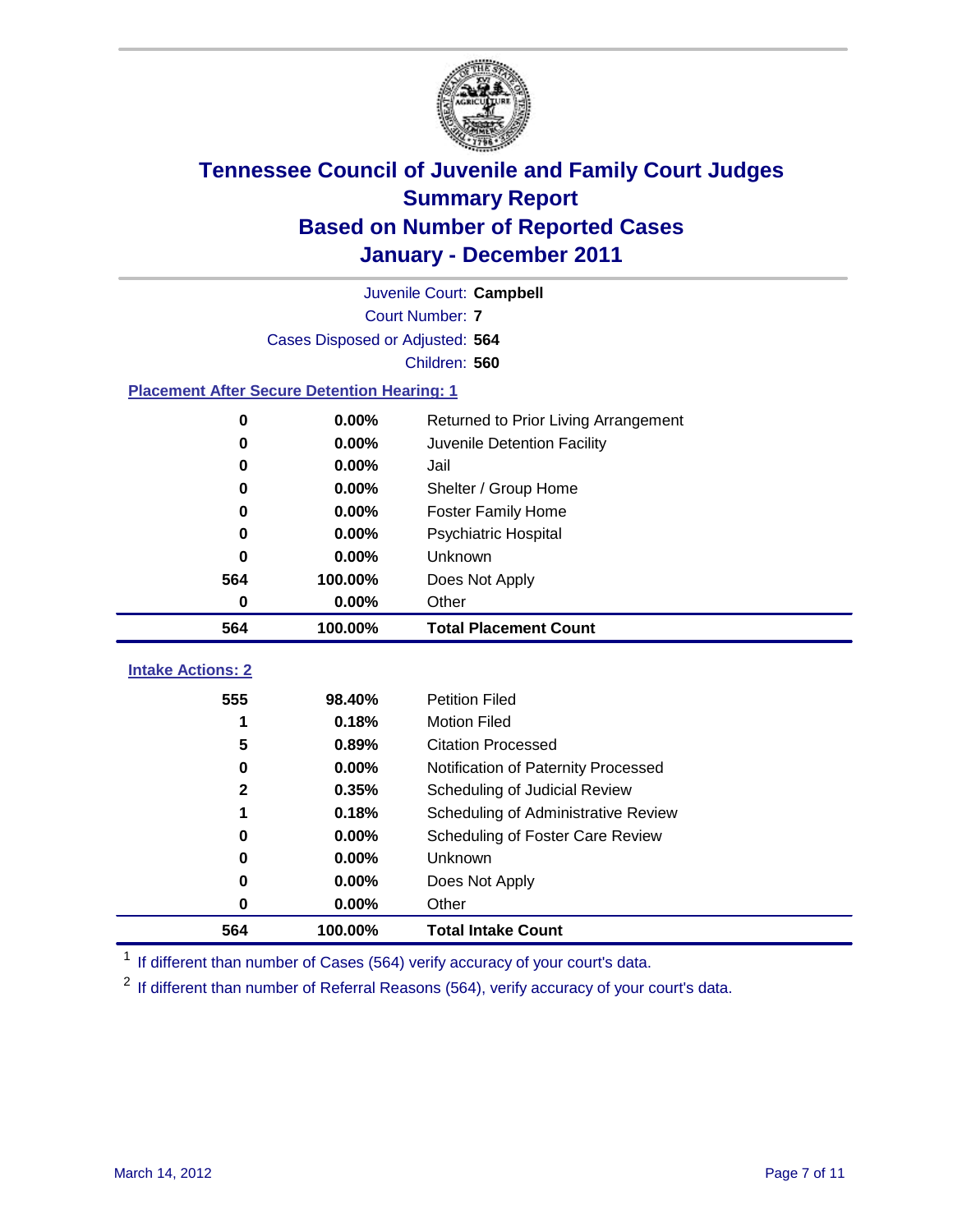

Court Number: **7** Juvenile Court: **Campbell** Cases Disposed or Adjusted: **564** Children: **560**

#### **Last Grade Completed by Child: 1**

| 4               | 0.71%   | Preschool                    |
|-----------------|---------|------------------------------|
| 15              | 2.68%   | Kindergarten                 |
| 34              | 6.07%   | 1st Grade                    |
| 11              | 1.96%   | 2nd Grade                    |
| 18              | 3.21%   | 3rd Grade                    |
| 25              | 4.46%   | 4th Grade                    |
| $6\phantom{1}6$ | 1.07%   | 5th Grade                    |
| 13              | 2.32%   | 6th Grade                    |
| 40              | 7.14%   | 7th Grade                    |
| 48              | 8.57%   | 8th Grade                    |
| 99              | 17.68%  | 9th Grade                    |
| 76              | 13.57%  | 10th Grade                   |
| 25              | 4.46%   | 11th Grade                   |
| $\mathbf{2}$    | 0.36%   | 12th Grade                   |
| 3               | 0.54%   | Non-Graded Special Ed        |
| $\mathbf{2}$    | 0.36%   | <b>GED</b>                   |
| 0               | 0.00%   | Graduated                    |
| 0               | 0.00%   | <b>Never Attended School</b> |
| 5               | 0.89%   | Unknown                      |
| 1               | 0.18%   | Other                        |
| 560             | 100.00% | <b>Total Child Count</b>     |

| 560                                     | 100.00%  | <b>Total Child Count</b> |  |  |
|-----------------------------------------|----------|--------------------------|--|--|
| 5                                       | $0.89\%$ | <b>Unknown</b>           |  |  |
| 546                                     | 97.50%   | No                       |  |  |
| 9                                       | 1.61%    | Yes                      |  |  |
| <b>Enrolled in Special Education: 1</b> |          |                          |  |  |

One child could be counted in multiple categories, verify accuracy of your court's data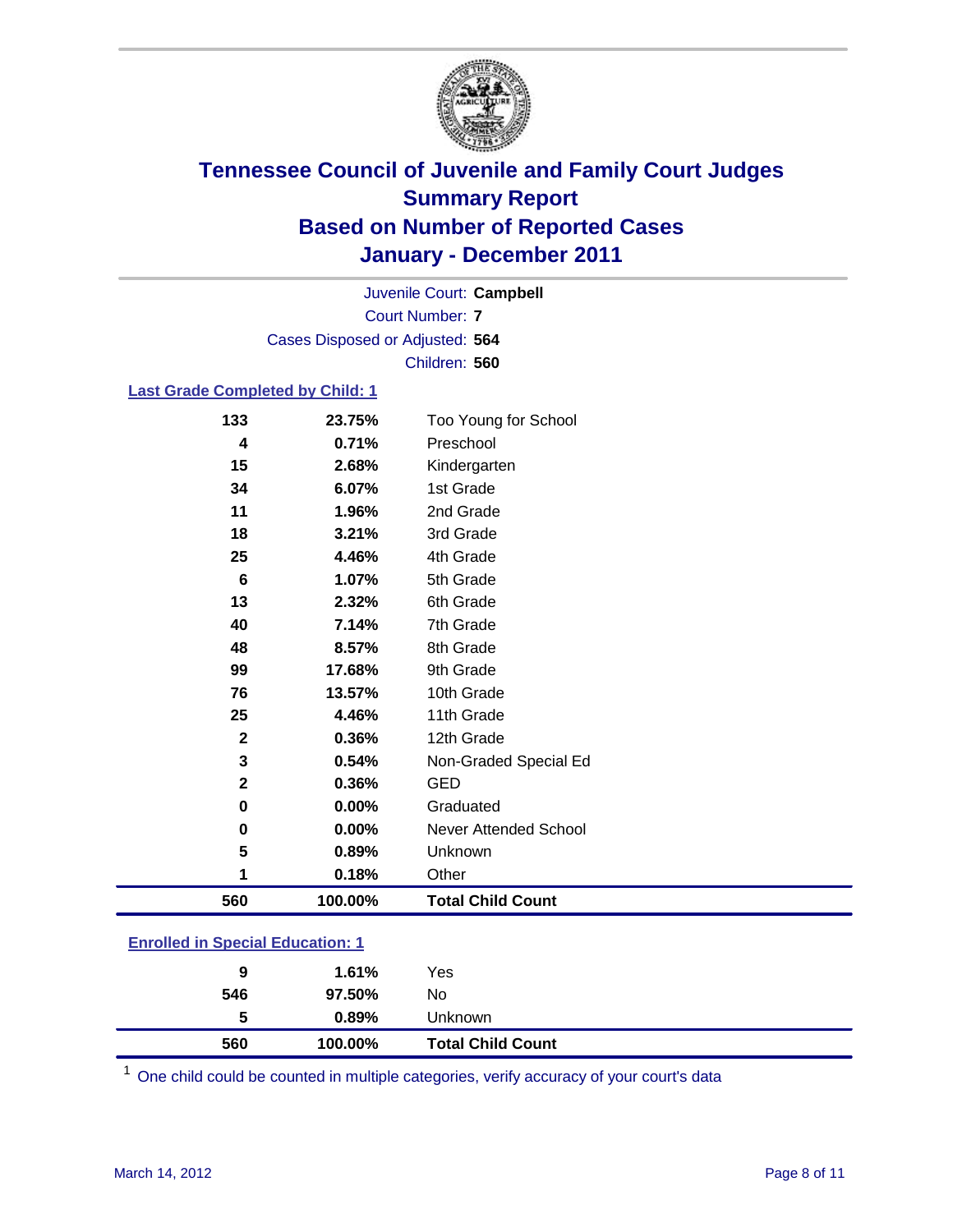

|                              | Juvenile Court: Campbell        |                           |  |  |  |
|------------------------------|---------------------------------|---------------------------|--|--|--|
|                              | Court Number: 7                 |                           |  |  |  |
|                              | Cases Disposed or Adjusted: 564 |                           |  |  |  |
|                              |                                 | Children: 560             |  |  |  |
| <b>Action Executed By: 1</b> |                                 |                           |  |  |  |
| 485                          | 85.99%                          | Judge                     |  |  |  |
| 0                            | $0.00\%$                        | Magistrate                |  |  |  |
| 79                           | 14.01%                          | <b>YSO</b>                |  |  |  |
| $\bf{0}$                     | $0.00\%$                        | Other                     |  |  |  |
| 0                            | 0.00%                           | Unknown                   |  |  |  |
| 564                          | 100.00%                         | <b>Total Action Count</b> |  |  |  |

### **Formal / Informal Actions: 1**

| 15           | 2.66%    | Dismissed                                        |
|--------------|----------|--------------------------------------------------|
| 0            | $0.00\%$ | Retired / Nolle Prosequi                         |
| 78           | 13.83%   | <b>Complaint Substantiated Delinquent</b>        |
| 55           | 9.75%    | <b>Complaint Substantiated Status Offender</b>   |
| 316          | 56.03%   | <b>Complaint Substantiated Dependent/Neglect</b> |
| 0            | $0.00\%$ | <b>Complaint Substantiated Abused</b>            |
| 0            | $0.00\%$ | <b>Complaint Substantiated Mentally III</b>      |
| 79           | 14.01%   | Informal Adjustment                              |
| 0            | $0.00\%$ | <b>Pretrial Diversion</b>                        |
| 0            | $0.00\%$ | <b>Transfer to Adult Court Hearing</b>           |
| 0            | 0.00%    | Charges Cleared by Transfer to Adult Court       |
| $\mathbf{2}$ | 0.35%    | Special Proceeding                               |
| 5            | 0.89%    | <b>Review Concluded</b>                          |
| 14           | 2.48%    | Case Held Open                                   |
| 0            | $0.00\%$ | Other                                            |
| 0            | $0.00\%$ | <b>Unknown</b>                                   |
| 564          | 100.00%  | <b>Total Action Count</b>                        |

<sup>1</sup> If different than number of Referral Reasons (564), verify accuracy of your court's data.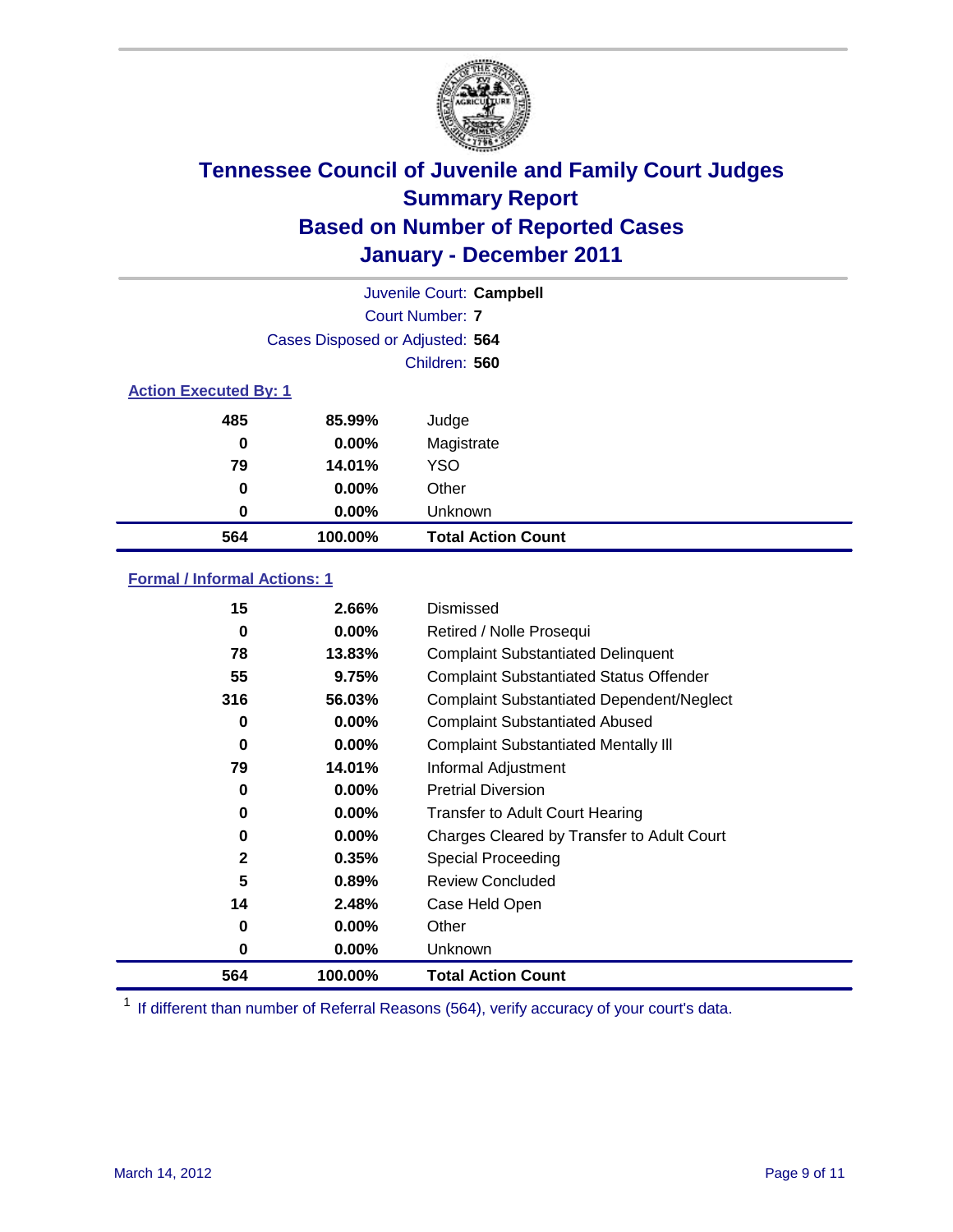

|                       |                                 | Juvenile Court: Campbell                              |
|-----------------------|---------------------------------|-------------------------------------------------------|
|                       |                                 | <b>Court Number: 7</b>                                |
|                       | Cases Disposed or Adjusted: 564 |                                                       |
|                       |                                 | Children: 560                                         |
| <b>Case Outcomes:</b> |                                 | There can be multiple outcomes for one child or case. |
| 16                    | 2.84%                           | <b>Case Dismissed</b>                                 |
| 0                     | 0.00%                           | Case Retired or Nolle Prosequi                        |
| 1                     | 0.18%                           | Warned / Counseled                                    |
| 21                    | 3.72%                           | <b>Held Open For Review</b>                           |
| 16                    | 2.84%                           | Supervision / Probation to Juvenile Court             |
| 15                    | 2.66%                           | <b>Probation to Parents</b>                           |
| 50                    | 8.87%                           | Referral to Another Entity for Supervision / Service  |
| 9                     | 1.60%                           | Referred for Mental Health Counseling                 |
| 6                     | 1.06%                           | Referred for Alcohol and Drug Counseling              |
| 2                     | 0.35%                           | Referred to Alternative School                        |
| 0                     | 0.00%                           | Referred to Private Child Agency                      |
| 3                     | 0.53%                           | Referred to Defensive Driving School                  |
| 0                     | 0.00%                           | Referred to Alcohol Safety School                     |
| 0                     | 0.00%                           | Referred to Juvenile Court Education-Based Program    |
| 0                     | 0.00%                           | Driver's License Held Informally                      |
| 0                     | 0.00%                           | <b>Voluntary Placement with DMHMR</b>                 |
| 0                     | 0.00%                           | <b>Private Mental Health Placement</b>                |
| 0                     | 0.00%                           | <b>Private MR Placement</b>                           |
| 0                     | 0.00%                           | Placement with City/County Agency/Facility            |
| 0                     | 0.00%                           | Placement with Relative / Other Individual            |
| 34                    | 6.03%                           | Fine                                                  |
| 53                    | 9.40%                           | <b>Public Service</b>                                 |
| 13                    | 2.30%                           | Restitution                                           |
| 0                     | 0.00%                           | <b>Runaway Returned</b>                               |
| 17                    | 3.01%                           | No Contact Order                                      |
| 0                     | 0.00%                           | Injunction Other than No Contact Order                |
| 0                     | 0.00%                           | <b>House Arrest</b>                                   |
| 0                     | 0.00%                           | <b>Court Defined Curfew</b>                           |
| 0                     | 0.00%                           | Dismissed from Informal Adjustment                    |
| 0                     | 0.00%                           | <b>Dismissed from Pretrial Diversion</b>              |
| 0                     | 0.00%                           | Released from Probation                               |
| 0                     | 0.00%                           | <b>Transferred to Adult Court</b>                     |
| 0                     | 0.00%                           | <b>DMHMR Involuntary Commitment</b>                   |